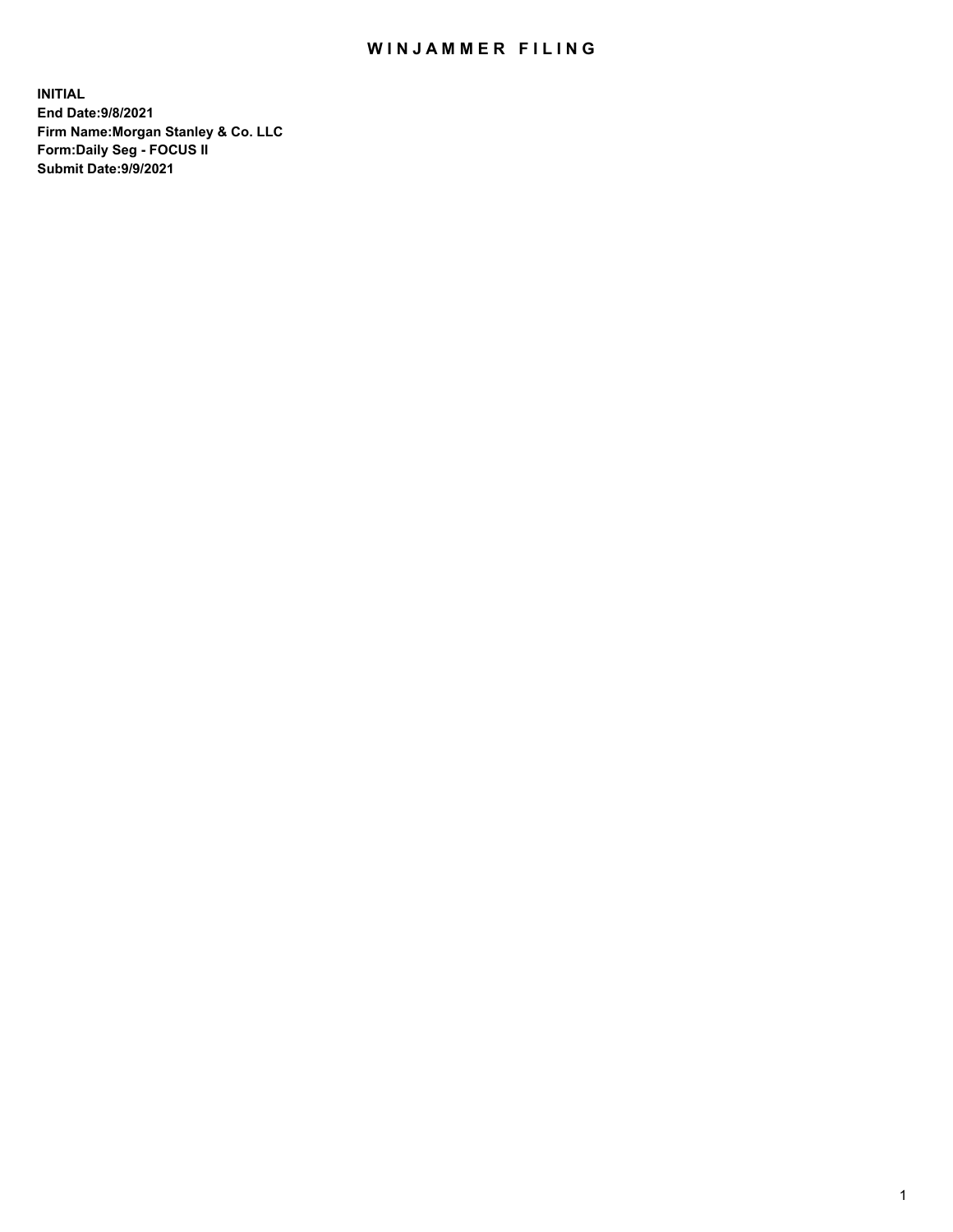**INITIAL End Date:9/8/2021 Firm Name:Morgan Stanley & Co. LLC Form:Daily Seg - FOCUS II Submit Date:9/9/2021 Daily Segregation - Cover Page**

| Name of Company                                                                                                                                                                                                                                                                                                               | Morgan Stanley & Co. LLC                                       |
|-------------------------------------------------------------------------------------------------------------------------------------------------------------------------------------------------------------------------------------------------------------------------------------------------------------------------------|----------------------------------------------------------------|
| <b>Contact Name</b>                                                                                                                                                                                                                                                                                                           | <b>Ikram Shah</b>                                              |
| <b>Contact Phone Number</b>                                                                                                                                                                                                                                                                                                   | 212-276-0963                                                   |
| <b>Contact Email Address</b>                                                                                                                                                                                                                                                                                                  | Ikram.shah@morganstanley.com                                   |
| FCM's Customer Segregated Funds Residual Interest Target (choose one):<br>a. Minimum dollar amount: ; or<br>b. Minimum percentage of customer segregated funds required:% ; or<br>c. Dollar amount range between: and; or<br>d. Percentage range of customer segregated funds required between:% and%.                        | 235,000,000<br><u>0</u><br><u>0 0</u><br>0 Q                   |
| FCM's Customer Secured Amount Funds Residual Interest Target (choose one):<br>a. Minimum dollar amount: ; or<br>b. Minimum percentage of customer secured funds required:%; or<br>c. Dollar amount range between: and; or<br>d. Percentage range of customer secured funds required between: % and %.                         | 140,000,000<br><u>0</u><br><u>00</u><br>0 <sup>0</sup>         |
| FCM's Cleared Swaps Customer Collateral Residual Interest Target (choose one):<br>a. Minimum dollar amount: ; or<br>b. Minimum percentage of cleared swaps customer collateral required:%; or<br>c. Dollar amount range between: and; or<br>d. Percentage range of cleared swaps customer collateral required between:% and%. | 92,000,000<br>$\overline{\mathbf{0}}$<br>0 Q<br>0 <sub>0</sub> |

Attach supporting documents CH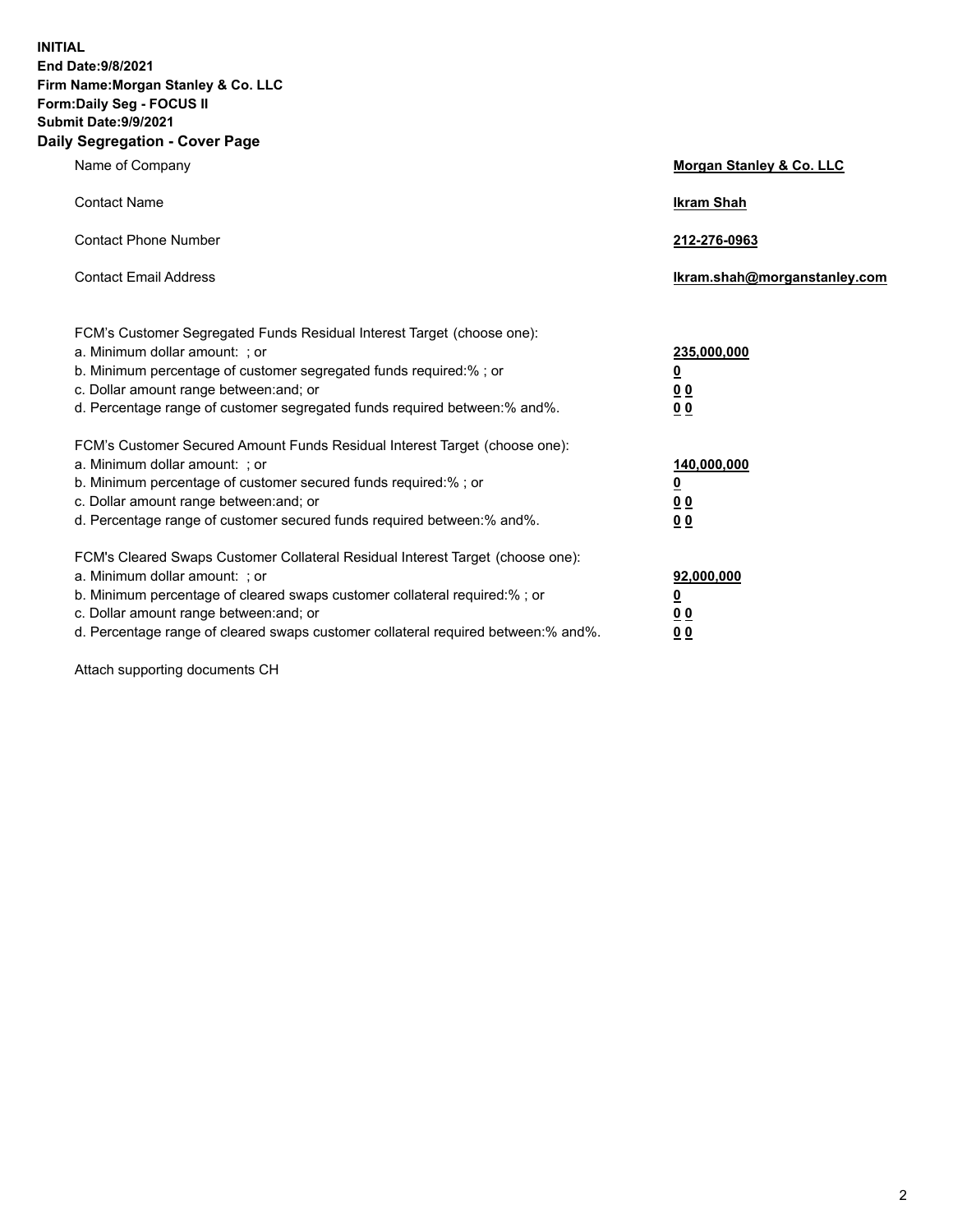## **INITIAL End Date:9/8/2021 Firm Name:Morgan Stanley & Co. LLC Form:Daily Seg - FOCUS II Submit Date:9/9/2021 Daily Segregation - Secured Amounts** Foreign Futures and Foreign Options Secured Amounts Amount required to be set aside pursuant to law, rule or regulation of a foreign government or a rule of a self-regulatory organization authorized thereunder 1. Net ledger balance - Foreign Futures and Foreign Option Trading - All Customers A. Cash **4,803,323,680** [7315] B. Securities (at market) **2,075,805,532** [7317] 2. Net unrealized profit (loss) in open futures contracts traded on a foreign board of trade **894,713,007** [7325] 3. Exchange traded options a. Market value of open option contracts purchased on a foreign board of trade **52,249,259** [7335] b. Market value of open contracts granted (sold) on a foreign board of trade **-23,468,090** [7337] 4. Net equity (deficit) (add lines 1. 2. and 3.) **7,802,623,388** [7345] 5. Account liquidating to a deficit and account with a debit balances - gross amount **50,589,016** [7351] Less: amount offset by customer owned securities **-48,607,368** [7352] **1,981,648** 6. Amount required to be set aside as the secured amount - Net Liquidating Equity Method (add lines 4 and 5) 7. Greater of amount required to be set aside pursuant to foreign jurisdiction (above) or line 6. FUNDS DEPOSITED IN SEPARATE REGULATION 30.7 ACCOUNTS 1. Cash in banks A. Banks located in the United States **236,032,026** [7500] B. Other banks qualified under Regulation 30.7 **510,490,517** [7520] **746,522,543** 2. Securities A. In safekeeping with banks located in the United States **689,857,066** [7540] B. In safekeeping with other banks qualified under Regulation 30.7 **57,859,033** [7560] **747,716,099** 3. Equities with registered futures commission merchants A. Cash **14,237,666** [7580] B. Securities **0** [7590] C. Unrealized gain (loss) on open futures contracts **440,603** [7600] D. Value of long option contracts **0** [7610] E. Value of short option contracts **0** [7615] **14,678,269** [7620] 4. Amounts held by clearing organizations of foreign boards of trade A. Cash **0** [7640] B. Securities **0** [7650] C. Amount due to (from) clearing organization - daily variation **0** [7660] D. Value of long option contracts **0** [7670] E. Value of short option contracts **0** [7675] **0** [7680] 5. Amounts held by members of foreign boards of trade A. Cash **4,260,031,932** [7700] B. Securities **1,328,089,433** [7710] C. Unrealized gain (loss) on open futures contracts **894,272,404** [7720]

- D. Value of long option contracts **52,249,259** [7730]
	- E. Value of short option contracts **-23,468,090** [7735] **6,511,174,938**
- 6. Amounts with other depositories designated by a foreign board of trade **0** [7760]
- 7. Segregated funds on hand **0** [7765]
- 8. Total funds in separate section 30.7 accounts **8,020,091,849** [7770]
- 9. Excess (deficiency) Set Aside for Secured Amount (subtract line 7 Secured Statement Page 1 from Line 8)
- 10. Management Target Amount for Excess funds in separate section 30.7 accounts **140,000,000** [7780]
- 11. Excess (deficiency) funds in separate 30.7 accounts over (under) Management Target **75,486,813** [7785]

**0** [7305]

[7354] **7,804,605,036** [7355]

**7,804,605,036** [7360]

[7530]

[7570]

[7740] **215,486,813** [7380]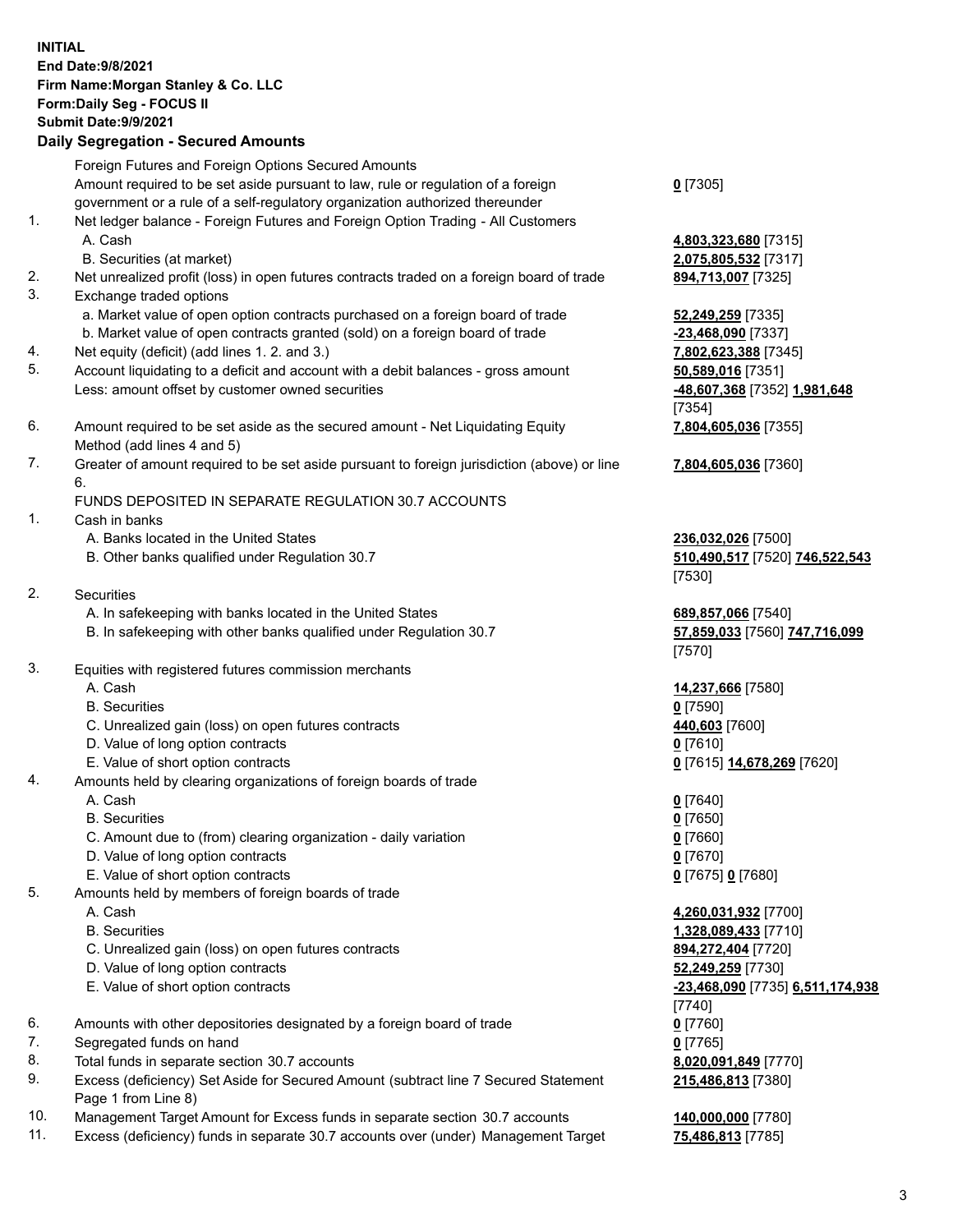|     | <b>INITIAL</b>                                                                                             |                                             |
|-----|------------------------------------------------------------------------------------------------------------|---------------------------------------------|
|     | End Date: 9/8/2021                                                                                         |                                             |
|     | Firm Name: Morgan Stanley & Co. LLC                                                                        |                                             |
|     | Form: Daily Seg - FOCUS II                                                                                 |                                             |
|     | Submit Date: 9/9/2021                                                                                      |                                             |
|     | Daily Segregation - Segregation Statement                                                                  |                                             |
|     | SEGREGATION REQUIREMENTS(Section 4d(2) of the CEAct)                                                       |                                             |
| 1.  | Net ledger balance                                                                                         |                                             |
|     | A. Cash                                                                                                    | 15,548,294,605 [7010]                       |
|     | B. Securities (at market)                                                                                  | 7,744,745,530 [7020]                        |
| 2.  | Net unrealized profit (loss) in open futures contracts traded on a contract market                         | 2,308,776,121 [7030]                        |
| 3.  | Exchange traded options                                                                                    |                                             |
|     | A. Add market value of open option contracts purchased on a contract market                                | 1,347,205,620 [7032]                        |
|     | B. Deduct market value of open option contracts granted (sold) on a contract market                        | -957,396,175 [7033]                         |
| 4.  | Net equity (deficit) (add lines 1, 2 and 3)                                                                | 25,991,625,701 [7040]                       |
| 5.  | Accounts liquidating to a deficit and accounts with                                                        |                                             |
|     | debit balances - gross amount                                                                              | 216,906,210 [7045]                          |
|     | Less: amount offset by customer securities                                                                 | -216,316,199 [7047] 590,011 [7050]          |
| 6.  | Amount required to be segregated (add lines 4 and 5)                                                       | 25,992,215,712 [7060]                       |
|     | FUNDS IN SEGREGATED ACCOUNTS                                                                               |                                             |
| 7.  | Deposited in segregated funds bank accounts                                                                |                                             |
|     | A. Cash                                                                                                    | 2,687,080,066 [7070]                        |
|     | B. Securities representing investments of customers' funds (at market)                                     | $0$ [7080]                                  |
|     | C. Securities held for particular customers or option customers in lieu of cash (at                        | 2,761,810,921 [7090]                        |
|     | market)                                                                                                    |                                             |
| 8.  | Margins on deposit with derivatives clearing organizations of contract markets                             |                                             |
|     | A. Cash                                                                                                    | 15,494,995,794 [7100]                       |
|     | B. Securities representing investments of customers' funds (at market)                                     | $0$ [7110]                                  |
|     | C. Securities held for particular customers or option customers in lieu of cash (at                        | 4,832,210,521 [7120]                        |
| 9.  | market)                                                                                                    |                                             |
| 10. | Net settlement from (to) derivatives clearing organizations of contract markets<br>Exchange traded options | 58,625,670 [7130]                           |
|     | A. Value of open long option contracts                                                                     |                                             |
|     | B. Value of open short option contracts                                                                    | 1,347,205,620 [7132]<br>-957,396,175 [7133] |
| 11. | Net equities with other FCMs                                                                               |                                             |
|     | A. Net liquidating equity                                                                                  | 4,404,555 [7140]                            |
|     | B. Securities representing investments of customers' funds (at market)                                     | $0$ [7160]                                  |
|     | C. Securities held for particular customers or option customers in lieu of cash (at                        | $0$ [7170]                                  |
|     | market)                                                                                                    |                                             |
| 12. | Segregated funds on hand                                                                                   | 150,724,088 [7150]                          |
| 13. | Total amount in segregation (add lines 7 through 12)                                                       | 26,379,661,060 [7180]                       |
| 14. | Excess (deficiency) funds in segregation (subtract line 6 from line 13)                                    | 387,445,348 [7190]                          |
| 15. | Management Target Amount for Excess funds in segregation                                                   | 235,000,000 [7194]                          |
| 16. | Excess (deficiency) funds in segregation over (under) Management Target Amount                             | 152,445,348 [7198]                          |

Excess